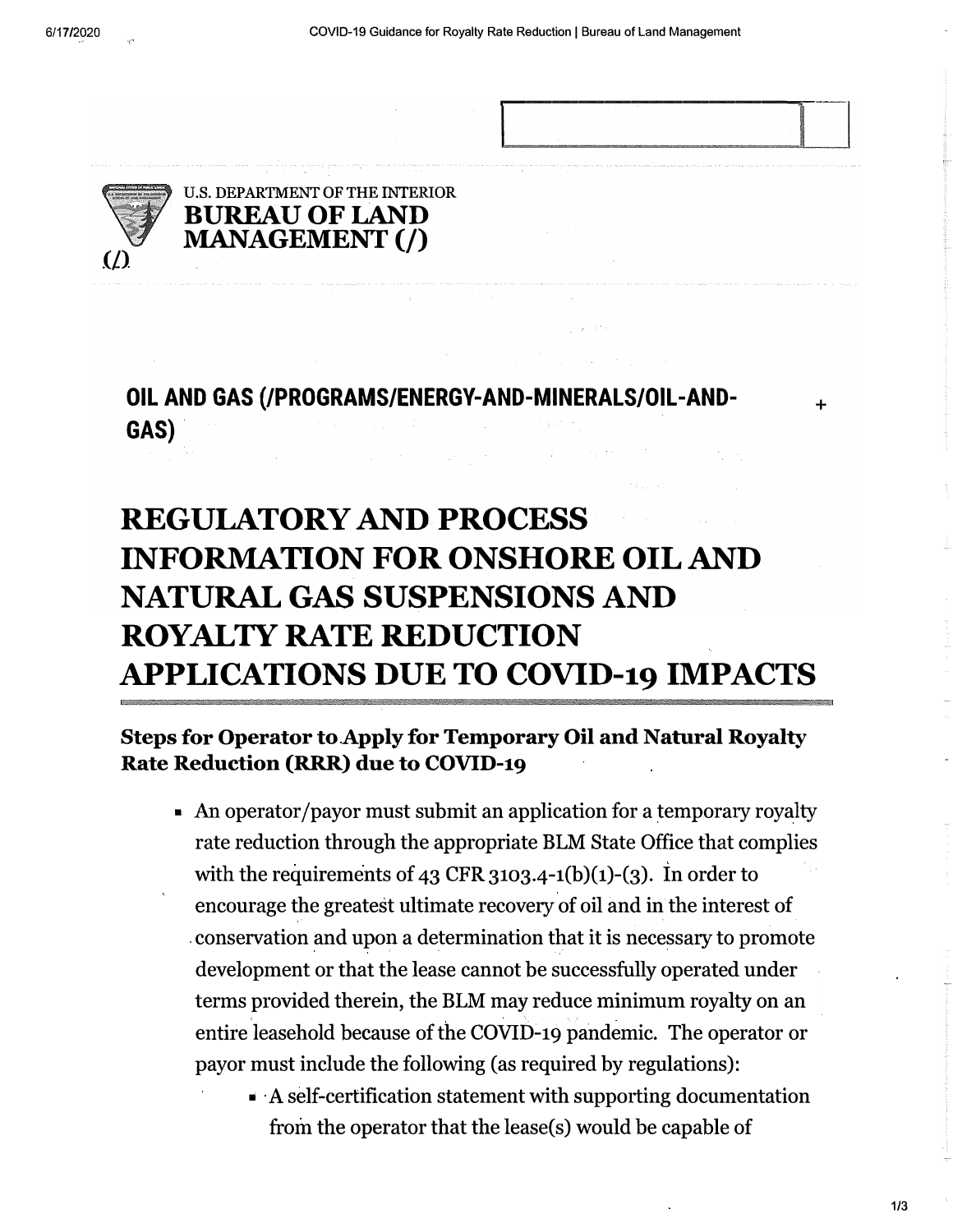production in paying quantities were it not for the extreme circumstances presented due to the COVID-19 pandemic.

- A simple economic analysis table that shows the lease(s) that are uneconomic at the current royalty rate. This table needs to include the relevant market oil price *(i.e.,* West Texas Intermediate spot price or basin level price), the royalty rate, the production capability, and the operating costs (summarized for the lease).
- A temporary determined royalty rate may be reduced to no lower than 0.5 percent.
- Leases within an approved unit agreement or cooperative plan of development and operations may be granted royalty rate reductions in the same manner.
- The operator or payor should mark trade secrets or other proprietary data as "confidential/proprietary" as provided in 43 CFR 2.26. Such information includes operating costs and related data.
- Operators or payors may also apply for temporary royalty rate reductions for Class II reinstated leases, as provided for in 43 CFR  $3103.4 - 1(c)$  and  $3108.2 - 3(f)$ . To demonstrate economic hardship, or that production would be terminated prematurely, the operator or payor must submit an application complying with 43 CFR 3103.4-1(b) (1)-(3), as described above.

## **Termination of Royalty Relief**

In the absence of any action by the BLM to extend this temporary royalty rate relief, the relief will terminate 60 days from the date that BLM approves an application for temporary royalty rate reduction and the lease will thereafter revert to the original royalty rate stipulated in the lease instrument. If the applicant seeks to extend the royalty rate reduction beyond the 60 days, the applicant must file another application.

## **Steps for BLM Approval for Temporary Royalty Rate Reduction due to COVID-19**

■ For those complete applications timely filed, the BLM SO AO will review and evaluate the documentation in the royalty relief application and